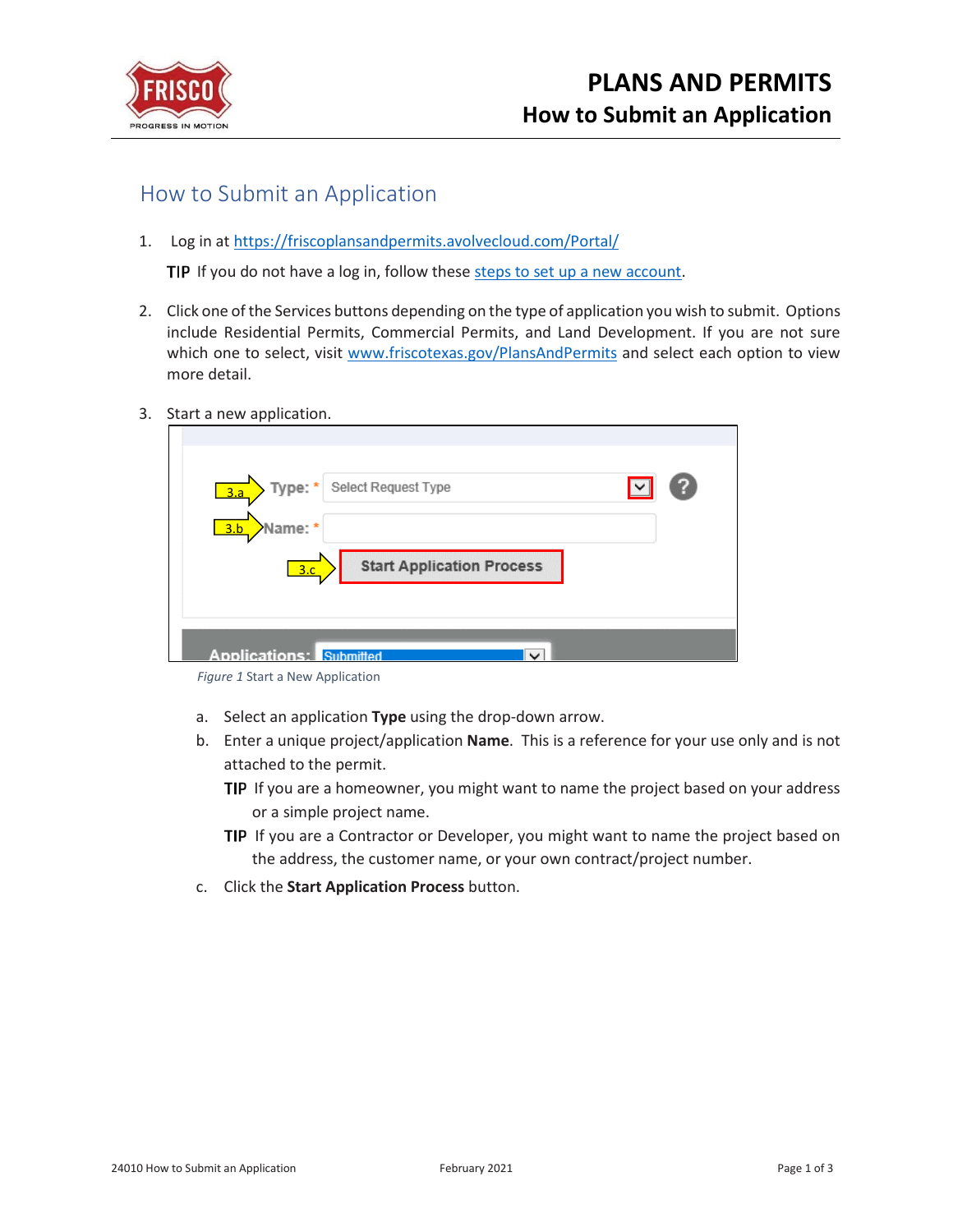

4. Review the Terms and Conditions. **Select the box** to indicate you have read, understood, and agree. Click the **Accept & Start My Application** button.



*Figure 2* Terms and Conditions

5. Complete the Application page with the required project details indicated by a red asterisk  $(*)$ . Different fields appear depending upon the Application type.

| - Project Information |                   | <b>INCOMPLETE</b>                                                                                 |
|-----------------------|-------------------|---------------------------------------------------------------------------------------------------|
| 5.a                   | Project Address * | The Address must be Valid. If the address entered is not valid, the form may not<br>be submitted. |
|                       | Project City *    |                                                                                                   |

*Figure 3* Project Information before typing

| - Project Information      |                                                                                                                                          |  |
|----------------------------|------------------------------------------------------------------------------------------------------------------------------------------|--|
| Project Address * 6101 fri |                                                                                                                                          |  |
| Froject City               | The Address must be Valid. If the address entered is not valid, the form may not be submitted.<br>6101 FRISCO SQUARE BLVD, FRISCO, 75034 |  |
|                            |                                                                                                                                          |  |
| Project State $*$ TX       |                                                                                                                                          |  |

*Figure 4* Project Information after typing

a. **Project Information**: Begin typing the **Project Address** and a matching address will be listed. Select the address to populate the additional property address fields. Other fields relating to **Type** will vary depending on the type of application. Enter the requested information.

**TIP** If you do not have an address, select the alternate option and enter the information you know about the location.

b. Enter information for the Contacts required for your application type.

**Owner**: If you select an address, the Owner Name and Address information will be populated from County records. You may add **Email** and **Phone Number** for contacting the owner.